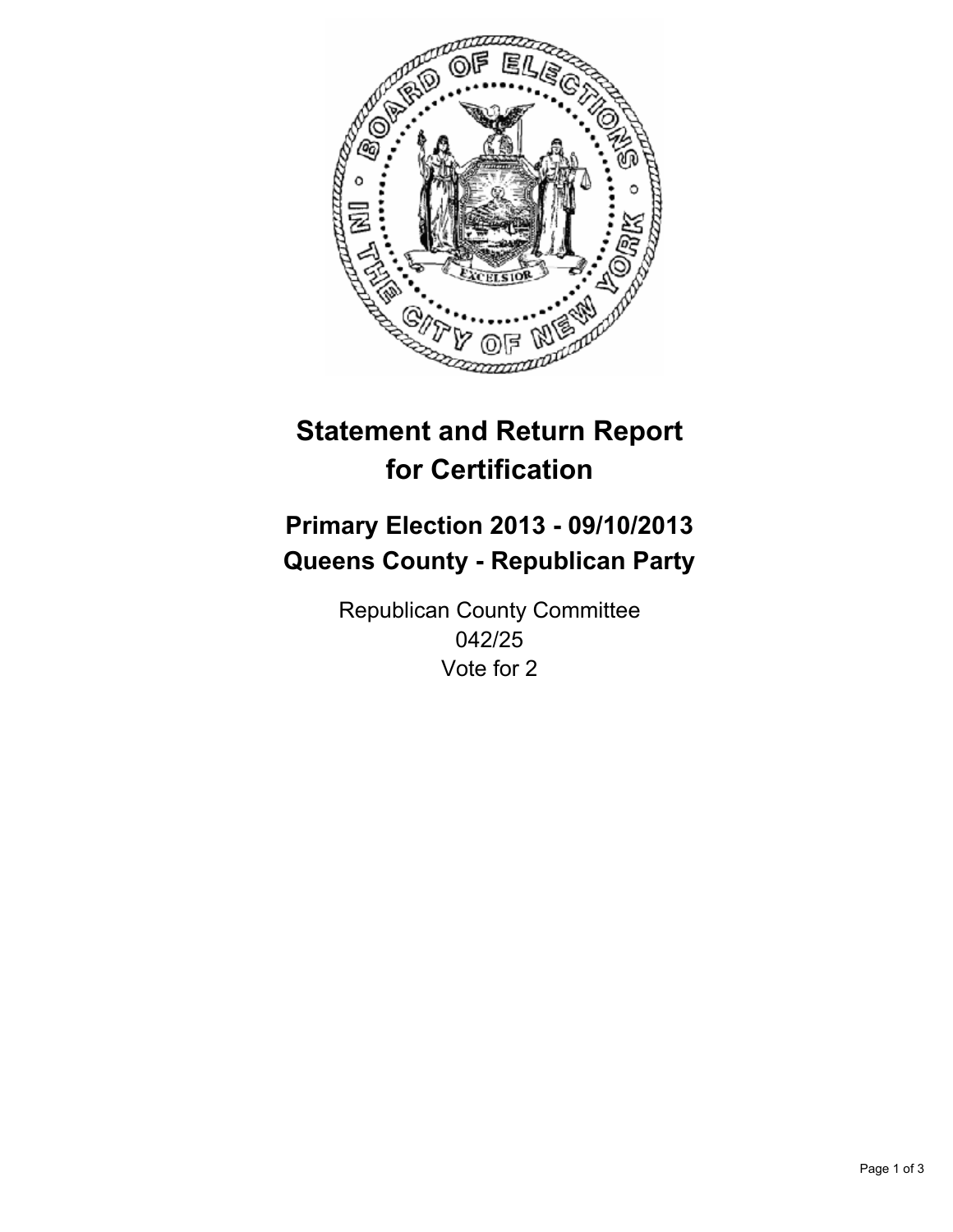

## **Assembly District 25**

| <b>EMERGENCY</b>     | 0        |
|----------------------|----------|
| ABSENTEE/MILITARY    | 2        |
| <b>FEDERAL</b>       | 0        |
| SPECIAL PRESIDENTIAL | $\Omega$ |
| AFFIDAVIT            | 0        |
| RICHARD A. FIEDLER   | 18       |
| PASQUA DELIA         | 14       |
| ZHENG HAO MA         | 2        |
| <b>Total Votes</b>   | 34       |